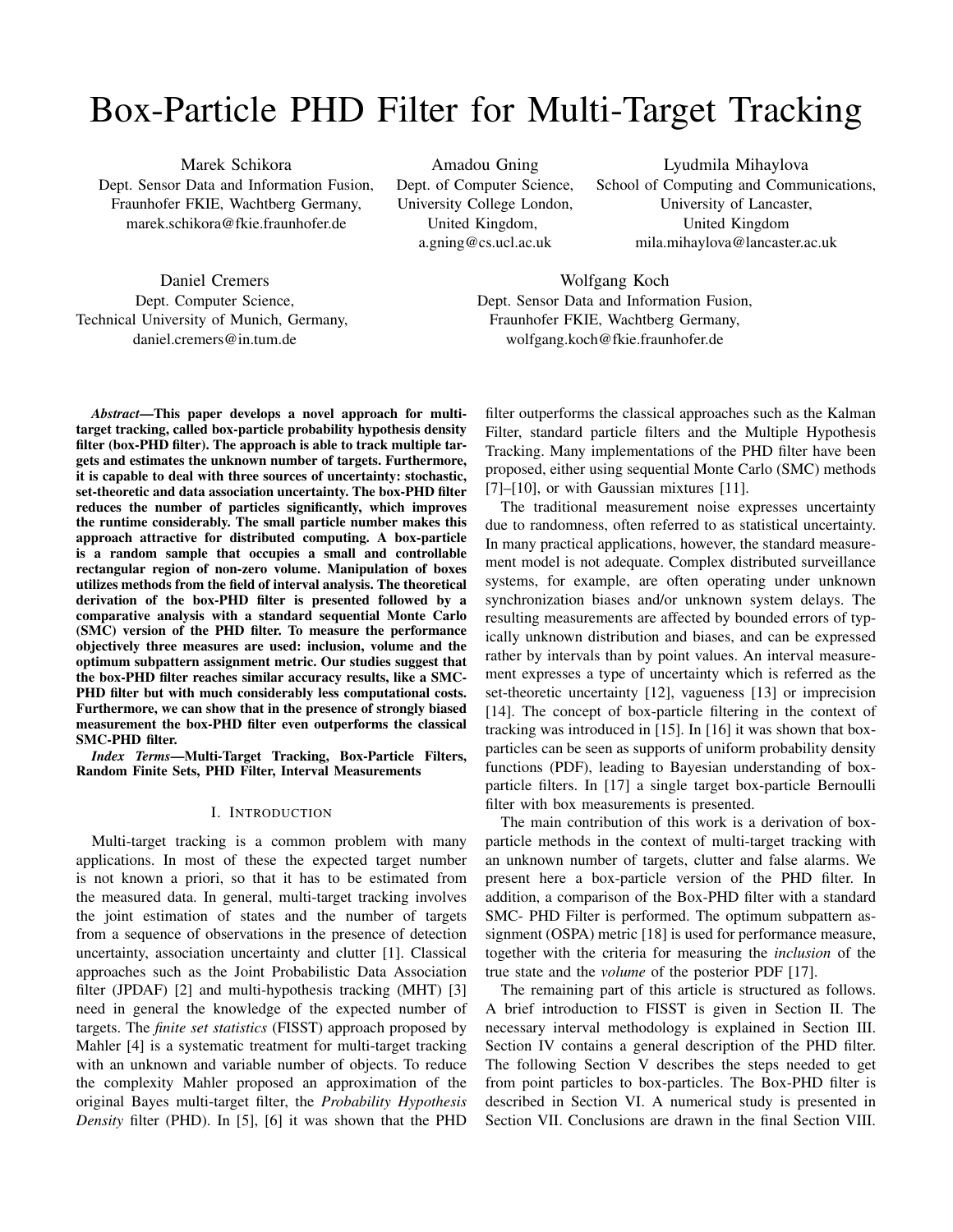#### II. FINITE SET STATISTICS

In a single-object system, the state and measurement at time  $k$  are represented as two random vectors of possibly different dimensions. These vectors evolve in time, but maintain their initial dimension. However, this is not the case in a multiobject system. Here the multi-object state and multi-object measurement are two collections of individual objects and measurements. The number of these may change over time and lead to another dimensions of the multi-object state and multiobject measurement. Furthermore, there exist no ordering for the elements of the multi-object state and measurement. Using the theory proposed in [19], the multi-object state and measurement are naturally represented as finite subsets  $X_k$ and  $Z_k$  defined as follows:

Let  $N(k)$  be a random number of objects, which are located at  $\mathbf{x}_{k,1},...,\mathbf{x}_{k,N(k)}$  in the single-object state space  $E_S$ , e.g.  $R^d$ then,

$$
X_k = \left\{ \mathbf{x}_{k,1}, \dots, \mathbf{x}_{k,N(k)} \right\} \in \mathcal{F}(E_S)
$$
 (1)

is the multi-object state, where  $\mathcal{F}(E_S)$  denotes the collection of all finite subsets of the space  $E<sub>S</sub>$ . Analogous to this, we define the multi-object measurement

$$
Z_k = \left\{ \mathbf{z}_{k,1}, \dots, \mathbf{z}_{k,M(k)} \right\} \in \mathcal{F}(E_O), \tag{2}
$$

assuming that at the time step k we have  $M(k)$  measurements  $z_{k,1},...,z_{k,M(k)}$  in the single-object space  $E_O$ , which correspond to real targets and clutter. The sets  $X_k$  and  $Z_k$  are also called random finite sets. In analogy to the expectation for a random vector, a first-order moment of the posterior distribution for a random set is of interest here, which is the so called probability hypothesis density.The integral value of the PHD over a given region in state space leads to the expected number of objects within this region. Denote  $f_{k|k}(\mathbf{x}_k)$  as the PHD associated with the multi-object posterior  $p(X_k|Z^k)$  at a time step k, with  $Z^k$  denoting the accumulated measurement from the time steps 1 to  $k$ . The PHD filter consists of two steps: prediction and update. The prediction can be realized through the following equation:

$$
f_{k|k-1}(\mathbf{x}_k) = b(\mathbf{x}_k) + \int [p_s(\mathbf{x}_{k-1})p(\mathbf{x}_k|\mathbf{x}_{k-1}) + b(\mathbf{x}_k|\mathbf{x}_{k-1})]
$$

$$
f_{k-1|k-1}(\mathbf{x}_{k-1})d\mathbf{x}_{k-1},
$$
\n(3)

where  $b(\mathbf{x}_k)$  denotes the intensity function of spontaneous birth of new objects,  $b(\mathbf{x}_k|\mathbf{x}_{k-1})$  describes the intensity function of the random finite set of objects spawned from the previous state  $x_{k-1}$ .  $p_s(x_{k-1})$  is the probability that the object still exists at the time step k given its previous state  $x_{k-1}$ , and  $p(\mathbf{x}_k|\mathbf{x}_{k-1})$  is the transition probability density of the individual objects. The update equation can be written as

$$
f_{k|k}(\mathbf{x}_k) \cong F(Z_k|\mathbf{x}_k) f_{k|k-1}(\mathbf{x}_k), \tag{4}
$$

$$
F(Z_k|\mathbf{x}_k) = 1 - p_D(\mathbf{x}_k)
$$
  
+ 
$$
\sum_{\mathbf{z} \in Z_k} \frac{p_D(\mathbf{x}_k)p(\mathbf{z}|\mathbf{x}_x)}{\lambda c(\mathbf{z}) + \int p_D(\mathbf{x}_k)p(\mathbf{z}|\mathbf{x}_k)f_{k|k-1}(\mathbf{x}_k)\mathrm{d}\mathbf{x}_k},
$$
(5)

with  $p_D(\mathbf{x}_k)$  denoting the probability of the detection of the state  $x_k$ . Furthermore,  $p(z|x_k)$  is the measurement likelihood,  $c(\mathbf{z})$  the probability distribution for every clutter point and  $\lambda$ is the average number of clutter points per scan.

#### III. INTERVAL ANALYSIS

This section gives a short introduction to the field of interval analysis, which will be used in this article. For more informations see [20]. The original idea of interval analysis was to deal with intervals instead of real numbers for exact computation in the presence of rounding errors. However, this field has strongly increased its potential applications. We will use the main concepts to represent particles not as delta-peaks but as boxes in the state space. An interval  $[x] = [\underline{x}, \overline{x}] \in \mathbb{IR}$ is a closed and connected subset of the real numbers R, with  $x \in \mathbb{R}$  representing its lower bound and  $\overline{x} \in \mathbb{R}$  its upper bound. In multiple dimensions  $d$  this interval becomes a box  $[\mathbf{x}] \in \mathbb{R}^d$  defined as a cartesian product of d intervals:  $[\mathbf{x}] = [x_1] \times ... \times [x_d]$ . Here the operator  $|[\cdot]|$  will be used as the size of a box  $[x]$ . The function mid $([x])$  returns the center of a box. Elementary arithmetic operations, basic functions and operations between sets have been naturally extended to the interval analysis context.

For general functions the concept of *inclusion functions* has been developed. An *inclusion function* of a given function g is defined such that the image of a box  $[\mathbf{x}]$  is a box  $[g]([\mathbf{x}])$ containing  $g([\mathbf{x}])$ . Of course, the goal is to use only inclusion functions, which are minimal in the sense that the size of the box  $[g]([x])$  is minimal but still covers the whole image of a box [x]. An important class in the context of tracking are the *natural inclusion functions*.

**Theorem 1.** Assume  $g: \mathbb{R}^d \to \mathbb{R}, (x_1, ..., x_d) \mapsto g(x_1, ..., x_d)$ *is a function expressed as a finite composition of the operators* +, −, ∗, / *and elementary functions (sin, cos, exp, ...). A natural inclusion function is obtained by replacing each real variable and each operator or function by its interval counterpart.*

In general, natural inclusion functions are not minimal, but many functions can be modified in order to satisfy the conditions in the following theorem and then their natural inclusion functions are minimal. Proofs and examples can be found in [20].

Definition 1. *An inclusion function* [g] *for* g *is convergent if, for any sequence of boxes*  $\mathbf{x} | (k)$ *,* 

$$
\lim_{k \to \infty} |[\mathbf{x}](k)| = 0 \Rightarrow \lim_{k \to \infty} [g]([\mathbf{x}](k)) = 0.
$$
 (6)

Theorem 2. *If* g *involves only continuous operators and continuous elementary functions then* [g] *is convergent. If,*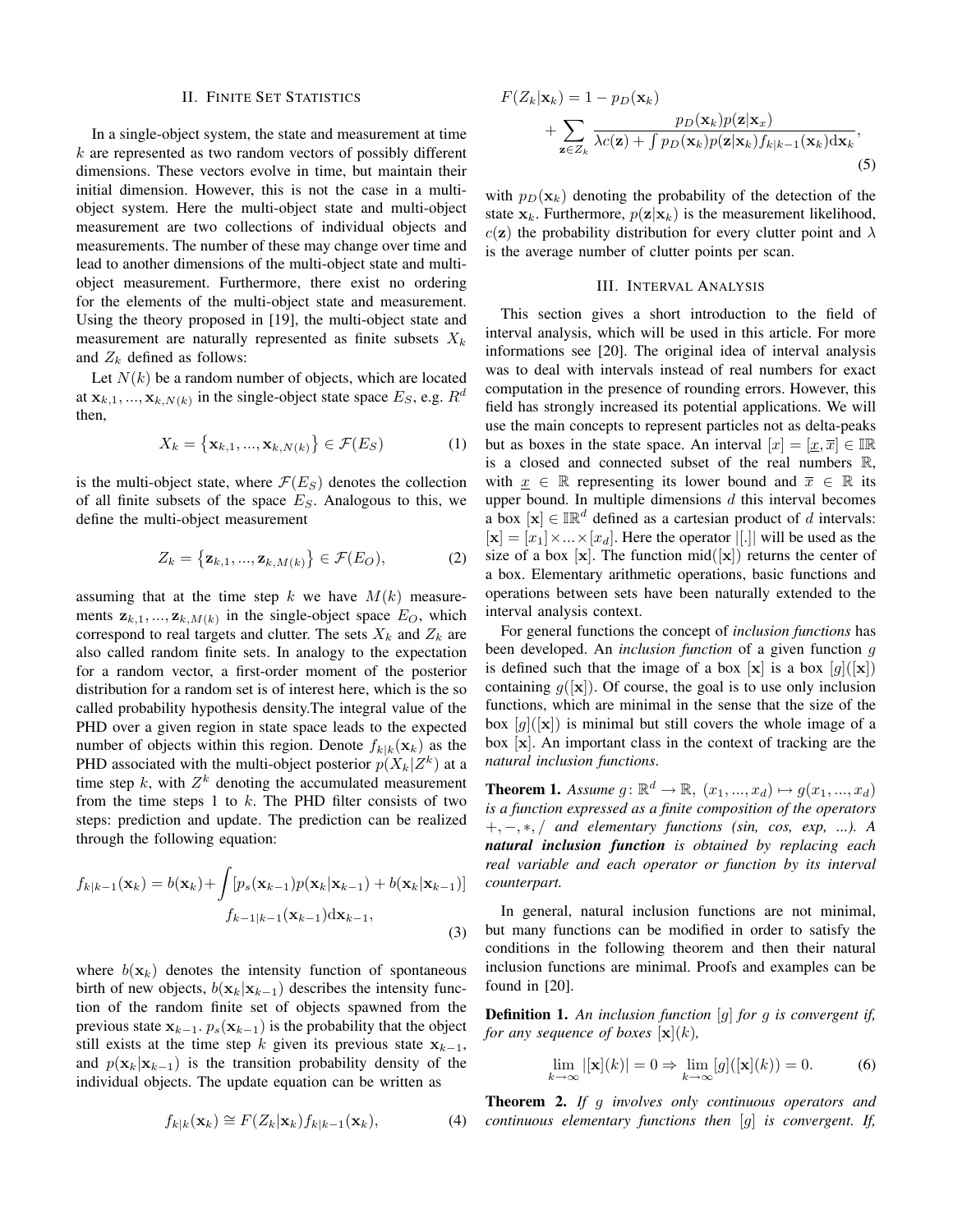*furthermore, each of the variables*  $x_1, \ldots, x_2$  *occurs at most once in the formal expression of* g*, then* [g] *is minimal.*

The next needed concept is *contraction*, which will be used in the definition of likelihood functions and the update step of the proposed filters. A Constraint Satisfaction Problem (CSP), often denoted by  $H$ , can be written as:

$$
\mathcal{H} = (\mathbf{g}(\mathbf{x}) = \mathbf{0}, \ \mathbf{x} \in [\mathbf{x}]). \tag{7}
$$

A common interpretation of (7) is: find the optimal box enclosure of the set of vectors x belonging to a given prior domain [x] satisfying a set of m contraints  $\mathbf{g} = (g_1, ..., g_m)^T$ , with  $g_i$  a real valued function. The solution consists of all x, that satisfy  $g(x) = 0$  or written as a set:  $\mathbb{S} = \{x \in [x] \mid$  $g(x) = 0$ . A *contraction* of H means replacing [x] by a smaller box  $[\mathbf{x}]'$  under the constraint  $\mathbb{S} \subseteq [\mathbf{x}] \subseteq [\mathbf{x}]$ . There are several methods to build a contractor for  $H$ , e.g. by the Gauss elimination, Gauss-Seidel algorithm and linear programming. In this work, however, we will use *Constraint Propagation* (CP), or sometimes referred as forward-backward propagation, for its good suitability in the context of tracking problems. An example of a CP algorithm is given in [21].

## IV. THE SMC–PHD FILTER

Inspired by the works of Vo et al. [9] and Ristic et al. [10] on efficient sequential Monte Carlo methods for the PHD filter we present here, to make this article self-contained, briefly an improved SMC-PHD filter. The main improvements are a measurement steered particle placement for target birth. In addition, a target state and covariance matrix estimation without the need of clustering is introduced. The state of an individual object will be represented by  $\mathbf{x}_k \in \mathbb{R}^{n_x}$ . and each measurement as  $z_k \in \mathbb{R}^{n_z}$ . For the sake of simplicity, we assume that the object motion model of each target is linear with a constant velocity. With this, the object state prediction can be written as:  $x_k = \Phi(k, k-1)x_{k-1} + s_k$ , with  $s_k$  a zero mean Gaussian white process noise and  $\Phi(k, k-1)$  the transition matrix from time step  $k - 1$  to k.

The SMC-PHD filter can be summarized in 6 steps, which will be presented in the following. Here the particle set represents the target intensity  $f_{k|k}(\mathbf{x})$  of the PHD filter, which corresponds to the multi-target state. Recall that the integral over this intensity (or sum, if using particles) is the estimated expected number of targets and it is not necessary equal to one. Given from the previous time step we have the particle set:

$$
\{(\mathbf{x}_i, w_i)\}_{i=1}^{N_k},\tag{8}
$$

with  $x_i \in \mathbb{R}^{n_x}$ ,  $w_i$  the corresponding weight and  $N_k$  denoting the number of particles, estimated at time step  $t_{k-1}$ . The implementation details using a particle representation are presented in the following.

# 1) Predict target intensity

The resampled particle set gained from the previous step is denoted by  $\{\mathbf x_i, w_i\}_{i=1}^{N_k}$ . These particles represent the intensity over the state space. Another interpretation is, that every particle represents a possible target state

(called microstates in the language of thermodynamics), so that the prediction of the whole set can be modeled by applying a transition model to every particle and adding some noise to it. The weights are unchanged. In practical implementations this has the same effect as predicting the intensity distribution over the state space with a closed formula.

In order to avoid a high number of additional particles  $N_{k,new}$  the authors in [10] propose to sample new born particles according to the measurements  $Z_{k-1}$  from the previous time step. Let  $m_{k-1}$  denote the number of measurements in time step  $t_{k-1}$ , then for each of these we sample

$$
N_{k,new}^{j} = \lceil N_{k,new}/m_{k-1} \rceil, \quad j = 1, ..., m_{k-1} \quad (9)
$$

many particles  $\tilde{\mathbf{x}}_i$  drawn from the distribution  $\mathcal{N}([\mathbf{z}_{j}^{k-1}), \Sigma)$ , centered around an old measurement  $\mathbf{z}_{j}^{k-1}$  with the measurement covariance matrix  $\Sigma$ . The weights of the new born particles are set to

$$
w_i = \frac{p_b}{N_{k,new}}, \quad i = 1, ..., N_{k,new}, \tag{10}
$$

with  $p_b$  the probability of birth. We define  ${\{\tilde{\mathbf{x}}_i, w_i\}}_{i=1}^{N_k+N_{k,new}}$  as the predicted particle set containing the new born and persistent particles.

# 2) Compute Correction Term

For all new measurements  $z_j$ , with  $j = 1, ..., m_k$ compute:

$$
\lambda_{k|k-1}(\mathbf{z}_j) = \lambda c(\mathbf{z}_j) + \sum_{i=1}^{N_k + N_{k,new}} p_k(\mathbf{z}_j \mid \tilde{\mathbf{x}}_i) p_k^D(\tilde{\mathbf{x}}_i) w_i
$$
\n(11)

#### 3) Estimate target states

To avoid a clustering step we use the methodology presented in [10]. First, compute the following weights for all new measurements  $z_j$ ,  $j = 1, ..., m_k$  and all persistent particles, i.e. not the new born,  $x_i$ ,  $i = 1, ..., N_k$ .

$$
w_{j,i} = \frac{p_k(\mathbf{z}_j \mid \tilde{\mathbf{x}}_i)p_k^D(\tilde{\mathbf{x}}_i)}{\lambda_{k|k-1}(\mathbf{z}_j)} \cdot w_i
$$
 (12)

Then compute the following sum

$$
W_j = \sum_{i=1}^{N_k} w_{j,i},
$$
\n(13)

which can be seen as a probability of existence for target  $j$ , similarly to the multi-target multi-Bernoulli filter. For further analysis, only those j for which  $W_j$  is above a specified threshold  $\tau$  are considered, i.e.

$$
\mathcal{J} = \{j | W_j > \tau, j = 1, ..., m_k\}
$$
 (14)

For all  $j \in \mathcal{J}$  the estimated point states are then:

$$
\hat{\mathbf{y}}_j = \sum_{i=1}^{N_k} \tilde{\mathbf{x}}_i \cdot w_{j,i}.
$$
 (15)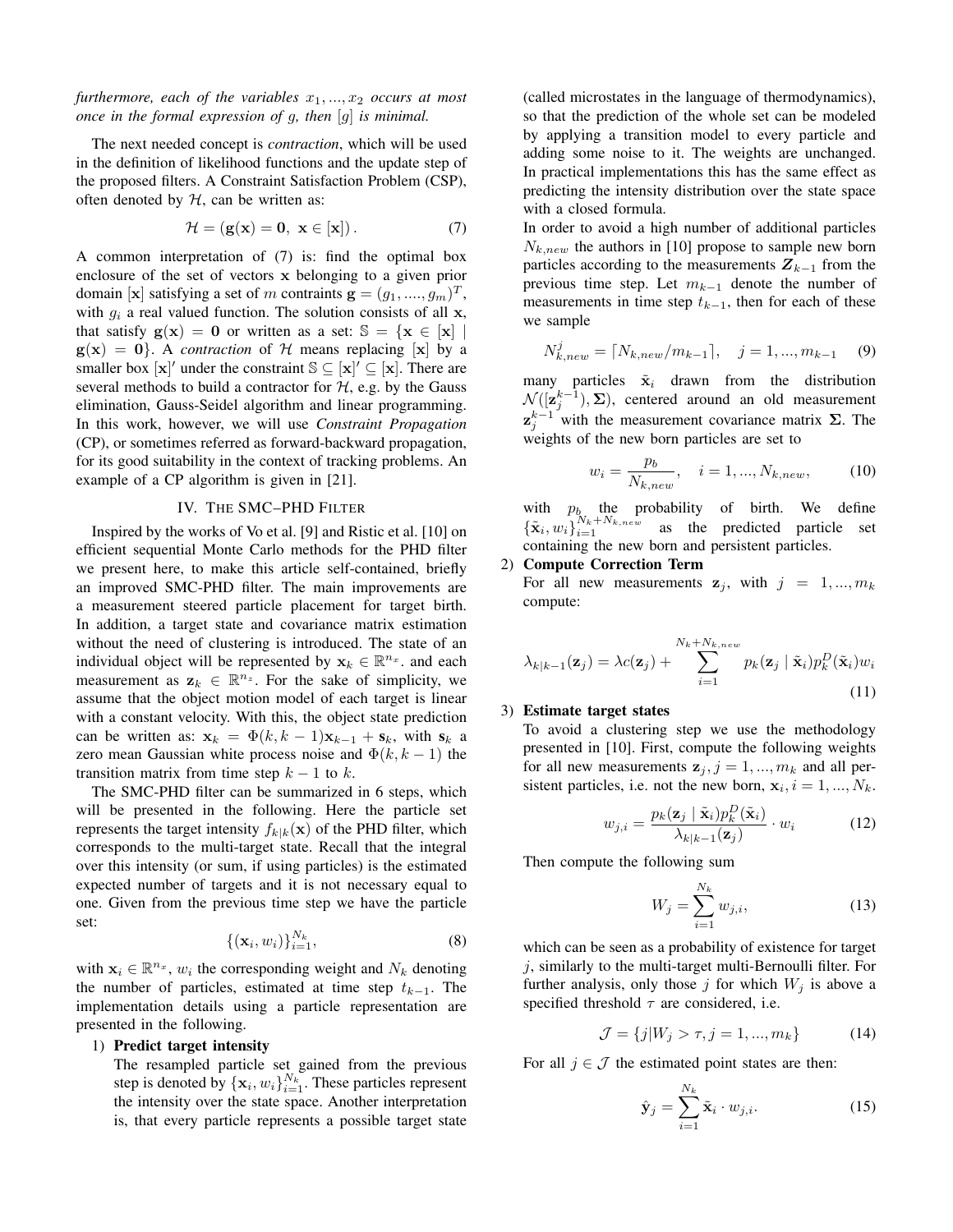Note that only targets that have been detected at time step  $t_k$  can be reported as present. This follows the lack of "memory" of a PHD filter. The full characteristics are discussed in [22]. In practice  $\tau$  is usually set as  $\tau = 0.75$ .

#### 4) Estimate covariance matrices

For each estimated state  $\hat{y}_j$  compute its covariance matrix:

$$
\mathbf{P}_{j} = \sum_{i=1}^{N_{k}} w_{j,i} \left[ (\tilde{\mathbf{x}}_{i} - \hat{\mathbf{y}}_{j})(\tilde{\mathbf{x}}_{i} - \hat{\mathbf{y}}_{j})^{T} \right],
$$
 (16)

The matrix  $P_i$  is not an error covariance matrix in the sense of single target Bayes filtering, but it characterizes the particle distribution of state  $\hat{\mathbf{y}}_i$ .

## 5) Update

Given  $m_k$  new measurements the update of the state intensity is realized through a correction of the individual particle weights. For every particle  $(x_i, w_i)$ , with  $i = 1, ..., N_k + N_{k,new}$  set:

$$
\hat{w}_i = \left[ (1 - p_k^D(\tilde{\mathbf{x}}_i)) + \sum_{j=1}^{m_k} \frac{p_k(\mathbf{z}_j \mid \tilde{\mathbf{x}}_i) p_k^D(\tilde{\mathbf{x}}_i)}{\lambda_{k|k-1}(\mathbf{z}_j)} \right] \cdot w_i
$$
\n(17)

# 6) Resampling

Compute first the estimated expected number of targets

$$
\eta_k = \sum_{i=1}^{N_k + N_{k,new}} \hat{w}_i.
$$
 (18)

Let  $N_{k+1}$  be the number of resampled particles, then any standard resampling technique for particle filtering can be used. Rescale the weights by  $\eta_k$  to get a new particle set  ${x_i, \eta_k/N_{k+1}}_{i=1}^{N_{k+1}}$ .

## V. FROM PARTICLES TO BOXES

A popular class of methods for implementation of Bayeslike filters are particle filters [23]. Applying these methods to the PHD filter leads to a particle approximation of the intensity  $f_{k|k}(\mathbf{x})$  with a set of  $N_k$  weighted random samples  $\{(\mathbf{x}_i, w_i)\}_{i=1}^{N_k}$ . The approximation can be written as:

$$
f_{k|k}(\mathbf{x}) \approx \sum_{i=1}^{N_k} w_i \delta_{\mathbf{x}_i}(\mathbf{x}),
$$
\n(19)

with  $\delta_{\mathbf{x}_i}(\mathbf{x})$  the Dirac delta function concentrated at  $\mathbf{x}_i$ . The sum (19) converges to  $f_{k|k}(\mathbf{x})$ , with  $N_k \to \infty$  [24]. The number of particles used is a key issue to the overall filter performance. In general, the higher the number of particles, the better the approximation and with it the performance. However, a high number leads often to a computationally demanding scenario. In [15] the authors presented a natural way to deal with the decrease of  $N_k$  by using boxes instead of point particles and combining particle filter techniques with interval analysis methods. Moreover, in [16] the authors propose to interpret box-particles as supports of uniform PDFs, so that (19) changes to:

$$
f_{k|k}(\mathbf{x}) \approx \sum_{i=1}^{N_k} w_i U_{[\mathbf{x}_i]}(\mathbf{x}),
$$
\n(20)

with  $U_{\lbrack \mathbf{x}_i \rbrack}(\mathbf{x})$  denoting the uniform PDF over the box  $\lbrack \mathbf{x}_i \rbrack$ .

Bayes–like filters require the knowledge of the measurement likelihood function  $p(\mathbf{z}|\mathbf{x})$ . This is also true for the PHD filter. A likelihood returns values in the interval  $[0, 1]$ . The returned value depends on the probability that this measurement z was produced by the state x. In the context of this article we assume also box measurements [z]. We do not need to model the statistical sensor error with some error density (that in practice is mostly unknown) and we do not need to model systematical errors directly. With this assumption the only information needed from a sensor is its error range. In [16] the measurement likelihood for box measurements is derived and given as

$$
p([z] | [x]) := \frac{|[h_{CP}]([x], [z])|}{|[x]|}.
$$
 (21)

The function  $[h_{CP}](\mathbf{x}), \mathbf{z}]$  returns a contracted version of [x] under the constraints given by the measurement function  $h(x) = z$ . An example of this contraction step can be found in [21].

## VI. THE BOX–PHD FILTER

Similarly to the scheme of the SMC-PHD filter this section presents the box-particle implementation.

The box-PHD filter can be summarized in 7 steps, which will be presented in the following. Here the box-particle set represents the target intensity of the PHD. Again, the integral over this intensity (or sum, if using particles) is the estimated expected number of targets and it is not necessary equal to one. Given from the previous time step we have the particle set:

$$
\{([\mathbf{x}_i], w_i)\}_{i=1}^{N_k},\tag{22}
$$

with  $[\mathbf{x}_i] \in \mathbb{IR}^{n_x}$ ,  $w_i$  the corresponding weight and  $N_k$ denoting the number of particles, estimated at time step  $t_{k-1}$ .

The implementation details using a box-particle representation are presented below. Step 1 corresponds to the prediction phase, steps 2-5 to the correction phase and steps 6 and 7 to the resampling phase of a sequential Monte Carlo algorithm.

# 1) Predict target intensity

The resampled particle set gained from the previous step is denoted by  $\{[\mathbf{x}_i], w_i\}_{i=1}^{N_k}$ . These particles are propagated using a evolution or motion model and inclusion functions. In order to avoid a high number of additional particles  $N_{k,new}$ , we will sample new born particles according to the measurements from the previous time step  $Z_{k-1}$ . Let  $m_{k-1}$  denote the number of measurements in time step  $t_{k-1}$ , then for each of these we sample

$$
N_{k,new}^{j} = \lceil N_{k,new}/m_{k-1} \rceil, \quad j = 1, ..., m_{k-1} \quad (23)
$$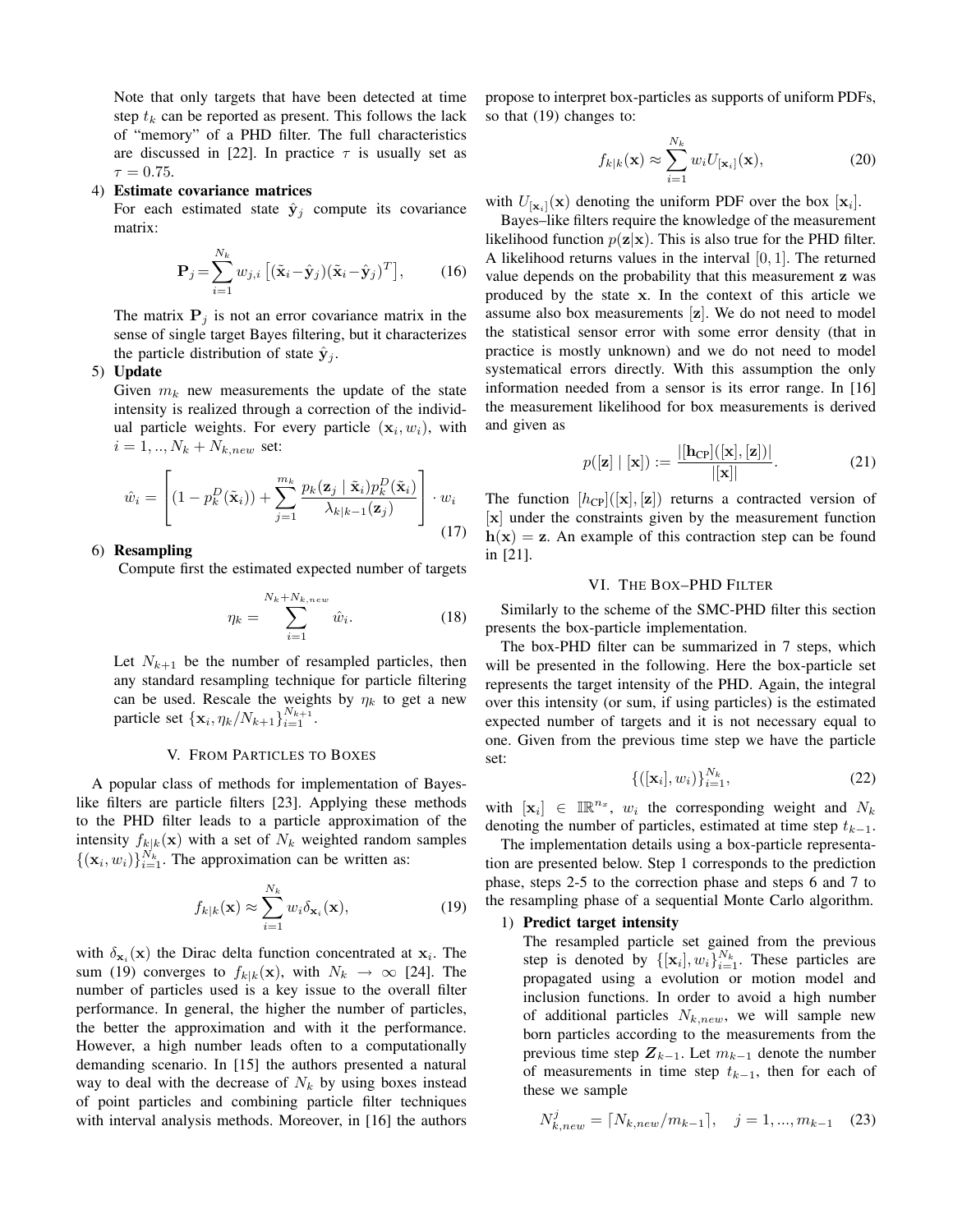many particles  $\tilde{\mathbf{x}}_i$  drawn from the distribution  $\mathcal{N}([\mathbf{z}_{j}^{k-1}]), \Sigma$ ), centered around an old measurement  $[\mathbf{z}_{j}^{k-1}]$  with the measurement covariance matrix  $\Sigma$ . The weights of the new born particles are set to

$$
w_i = \frac{p_b}{N_{k,new}}, \quad i = N_k + 1, ..., N_{k,new}, \tag{24}
$$

with  $p_b$  the probability of birth. We define  $\{[\tilde{\mathbf{x}}_i], w_i\}_{i=1}^{N_k+N_k, new}$  as the predicted particle set containing the new born and persistent particles.

#### 2) Compute Correction Term

For all new measurements  $[\mathbf{z}_j]$ , with  $j = 1, ..., m_k$ compute:

$$
\lambda_{k|k-1}([\mathbf{z}_j]) = \lambda c([\mathbf{z}_j]) + \sum_{i=1}^{N_k + N_{k,new}} p_k([\mathbf{z}_j] \mid [\tilde{\mathbf{x}}_i]) p_k^D([\tilde{\mathbf{x}}_i]) w_i
$$
\n(25)

## 3) Estimate target states

To avoid a clustering step we use the methodology presented in [10]. First, compute the following weights for all new measurements  $[\mathbf{z}_j]$ ,  $j = 1, ..., m_k$  and all persistent particles, i.e. not the new born,  $[\mathbf{x}_i], i = 1, ..., N_k$ .

$$
w_{j,i} = \frac{p_k([\mathbf{z}_j] \mid [\tilde{\mathbf{x}}_i]) p_k^D([\tilde{\mathbf{x}}_i])}{\lambda_{k|k-1}([\mathbf{z}_j])} \cdot w_i \tag{26}
$$

Then compute the following sum

$$
W_j = \sum_{i=1}^{N_k} w_{j,i},
$$
 (27)

which can be seen as a probability of existence for target  $j$ , similarly to the multi-target multi-Bernoulli filter. For further analysis only those  $j$  are considered for which  $W_j$  is above a specified threshold  $\tau$ , i.e.

$$
\mathcal{J} = \{j | W_j > \tau, j = 1, ..., m_k\}
$$
 (28)

For all  $j \in \mathcal{J}$  the estimated point states are then:

$$
\hat{\mathbf{y}}_j = \frac{1}{W_j} \sum_{i=1}^{N_k} \text{mid}([\tilde{\mathbf{x}}_i]) \cdot w_{j,i}.
$$
 (29)

For all  $j \in \mathcal{J}$  the estimated box states are then:

$$
[\hat{\mathbf{y}}_j] = \frac{1}{W_j} \sum_{i=1}^{N_k} [\tilde{\mathbf{x}}_i] \cdot w_{j,i}.
$$
 (30)

In Equations (29) and (30) we added, in contrast to [10], the normalization term  $\frac{1}{W_j}$  to receive more accurate state estimates when  $W_j$  is not practically one.

# 4) Estimate covariance matrices

Using the interpretation of box-particles as a mixture of uniform PDFs, the covariance matrix for each state is computed as

$$
\mathbf{P}_{j} = \sum_{i=1}^{N_{k}} \frac{w_{j,i}}{W_{j}} \left[ (\text{mid}([\tilde{\mathbf{x}}_{i}]) - \hat{\mathbf{y}}_{j})(\text{mid}([\tilde{\mathbf{x}}_{i}]) - \hat{\mathbf{y}}_{j})^{T} + \Sigma_{\mathbf{U}_{1}} \right],
$$
\n(31)

with  $\Sigma_{U_i}$  a diagonal matrix of the form

$$
\Sigma_{\mathbf{U_i}} = \begin{pmatrix} |([x_i])_1|^2/12 & 0 \\ & \ddots & \\ 0 & |([x_i])_{n_x}|^2/12 \end{pmatrix}
$$
 (32)

containing the standard derivations for the individual uniform distributions. In Equation (31) we added, in contrast to [10], the normalization term  $\frac{1}{W_j}$  to receive more accurate covariance matrix estimates when  $W_j$ is not practically one. The matrix  $P_j$  is not an error covariance matrix in the sense of single target Bayes filtering, but it characterizes the particle distribution of state  $\hat{\mathbf{y}}_i$ .

# 5) Update

Given  $m_k$  new measurements the update of the state intensity is realized through a correction of the individual particle weights. For every particle  $([\mathbf{x}_i], w_i)$ , with  $i = 1, ..., N_k + N_{k,new}$  set:

$$
\hat{w}_i = \left[ (1 - p_k^D([\tilde{\mathbf{x}}_i])) + \sum_{j=1}^{m_k} \frac{p_k([\mathbf{z}_j] \mid [\tilde{\mathbf{x}}_i]) p_k^D([\tilde{\mathbf{x}}_i])}{\lambda_{k|k-1}([\mathbf{z}_j])} \right] \cdot w_i
$$
\n(33)

# 6) Contract particles

In [16], interpreting box-particles as a mixture of uniform PDFs, it was proven that contraction steps are needed in the measurement update step. Hence, we contract every box-particle  $[\mathbf{x}_i], i = 1, ..., N_k + N_{k,new}$ with its corresponding measurement. The corresponding measurement is defined through:

$$
[\mathbf{z}] = \arg \max_{w_{j,i}} \{ [\mathbf{z}_j], w_{j,i} > 0 \}.
$$
 (34)

If no [z] is found, this particle is not contracted, else the particle  $i$  is set to

$$
([\hat{\mathbf{x}}_i], \hat{w}_i), \text{ with } (35)
$$

$$
[\hat{\mathbf{x}}_i] = [\mathbf{h}_{\mathrm{CP}}]([\tilde{\mathbf{x}}_i], [\mathbf{z}]). \tag{36}
$$

#### 7) Resampling

Compute first the estimated expected number of targets

$$
\eta_k = \sum_{i=1}^{N_k + N_{k,new}} \hat{w}_i.
$$
\n(37)

Let  $N_{k+1}$  be the number of resampled particles. As explained in [16], instead of replicating box-particles which have been selected more than once in the resampling step, we divide them into smaller box-particles as many times as they were selected. Several strategies of subdivision can be used (e.g. according to the largest box face). In this paper we randomly pick a dimension to be divided for the selected box-particle. Next, rescale the weights by  $\eta_k$  to get a new particle set  $\{[\mathbf{x}_i], \eta_k/N_{k+1}\}_{i=1}^{N_{k+1}}$ .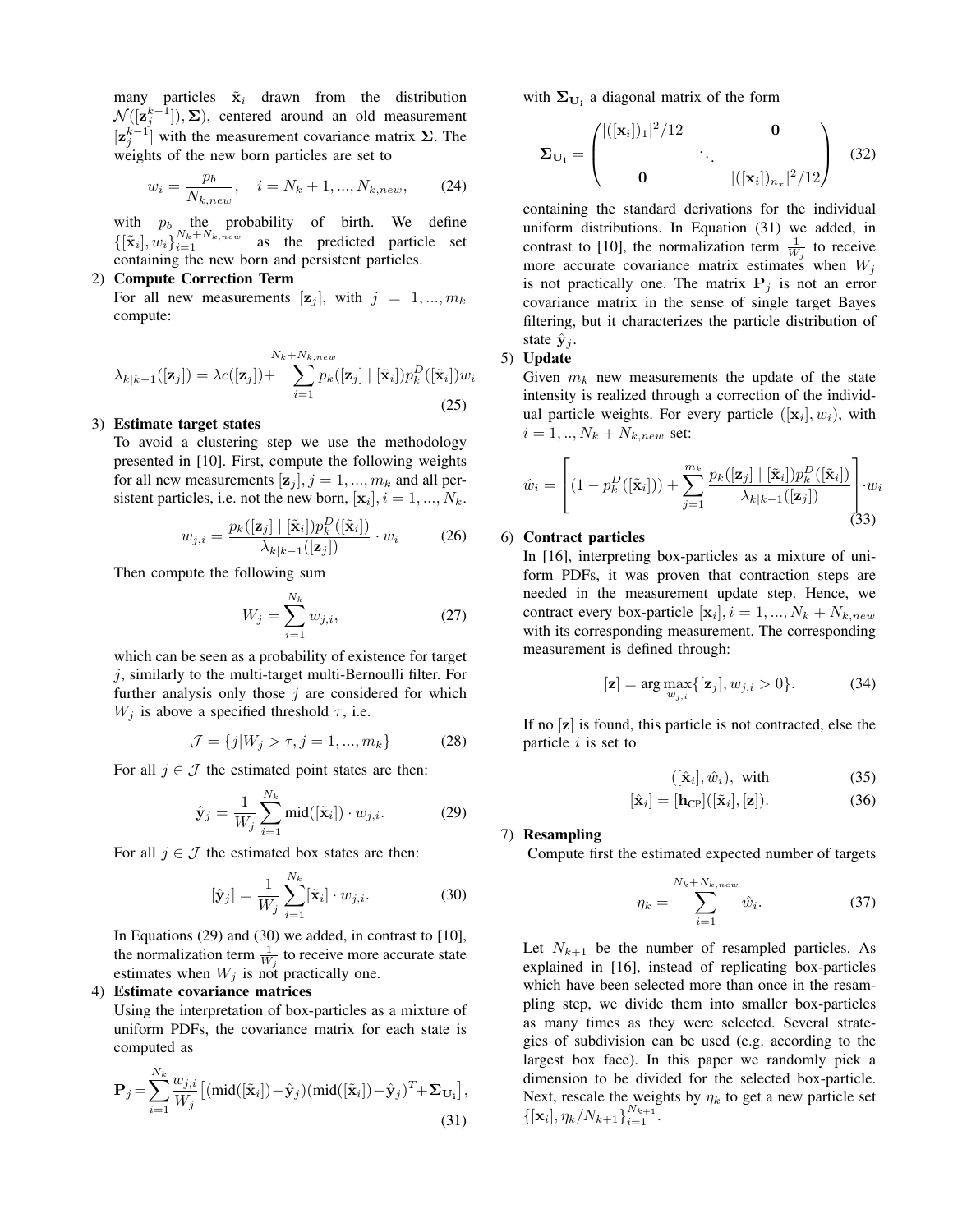#### VII. NUMERICAL STUDIES

This section gives numerical studies for the proposed Boxparticle PHD filter algorithm. For comparison with traditional particle filter techniques we use a point particle sequential Monte Carlo PHD filter (SMC-PHD). As performance measure the optimum subpattern assignment (OSPA) metric [18] is used for performance measure, together with the criteria for measuring the *inclusion* of the true state and the *volume* of the posterior PDF. The later two were introduced in [17], [21].

# *A. Testing Scenario*



Fig. 1. Linear scenario used for performance evaluation. Six targets move inertially. The individual starting points of each target correspond to the denoted target ID number.

We analyze the behavior of both filters in a demanding linear scenario. Herein six inertial moved targets are placed in an area  $A = [-500, 500]m \times [-500, 500]m$ . The unit is assumed to be meters. The state space is  $S \subset \mathbb{R}^4$ , where the first two components correspond to the  $x$  and  $y$  coordinates and the third and fourth their velocities. The measurement space consists of [x] and [y] measurements, so  $\mathbf{Z} \subset \mathbb{IR}^2$ . New measurements occur for the sake of simplicity every second. The measurement noise is white Gaussian noise with a standard deviation  $\sigma_x = \sigma_y = 15m$ . The probability of detection is set equal for all states to  $p_k^D([\mathbf{x}]) = 0.95$ . Target placement and direction of movement is visualized in Figure 1. Targets  $1 - 3$  are present for all time steps. Target 4 is presented between time step 15 and 90. Target 5 and 6 are present between time step 30 and 75. The whole scenario has a length of 100 time steps (seconds). The number of clutter measurements  $n_c$  is estimated following a Poisson distribution with the mean value  $|A| \cdot \rho_A$ :

$$
p(n_c) = \frac{1}{n_c!} (|A| \cdot \rho_A)^{n_c} \exp(-|A| \cdot \rho_A), \quad (38)
$$

with  $|A|$  denoting the volume of a observed area and  $\rho_A$  a parameter describing the clutter rate. For this scenario we used  $\rho_A = 4 \cdot 10^{-6}$ . Clutter measurements are generated by an i.i.d. process.

To initialize the particle cloud at time step  $t_k = 0$ ,  $N_0 \in \mathbb{N}^+$ particles are distributed uniformly across the state space  $S$ , e.g.  $N_0 = 1000$ . The weights are set to  $w_i = 1/N_0$ .

Assuming a constant velocity model in two dimensions the prediction of the persistent particles can be modeled by:

$$
\begin{bmatrix} \tilde{\mathbf{x}}_i \end{bmatrix} = \begin{pmatrix} 1 & 0 & \Delta_t & 0 \\ 0 & 1 & 0 & \Delta_t \\ 0 & 0 & 1 & 0 \\ 0 & 0 & 0 & 1 \end{pmatrix} [\mathbf{x}_i] + [\boldsymbol{\nu}], \tag{39}
$$

with  $\Delta_t = t_k - t_{k-1}$  and  $\nu$  a 3 $\sigma$  interval of some white process noise, defined by a covariance matrix  $\Sigma$ . Hidden in equation (39) are inclusion functions for the individual dimension of the state space. A close look reveals that every variable only appears once (for each dimension) and that all operations are continuous, so these natural inclusion functions are minimal and the propagated boxes have minimal size. This fact holds for constant velocity models with arbitrary dimensions.

#### *B. Performance Measures*

For the OSPA metric we use directly the state estimates if using the SMC-PHD filter. To apply the OSPA metric to the Box-PHD filter we use the point state estimates  $\hat{\mathbf{y}}_i$  gained in Equation (29) of the proposed algorithm. Alternatively, one can use the center points of the box states mid( $[\hat{\mathbf{y}}_i]$ ), which have the same values as  $\hat{y}_i$ . The *inclusion* value  $\rho$  measurers if the state vector is contained in the support of the posterior PDF, or in the case of the PHD filter the posterior intensity. Given the ground truth for all targets  $y_i^*$ , with l a index over the true number of targets, the inclusion for the SMC-PHD filter can computed by evaluating:

$$
\rho_l^{\text{SMC}} = \begin{cases} 1 & \exists j : (\hat{\mathbf{y}}_j - \mathbf{y}_l^*) \mathbf{P}_j^{-1} (\hat{\mathbf{y}}_j - \mathbf{y}_l^*)^T < \kappa \\ 0 & \text{otherwise.} \end{cases} \tag{40}
$$

The condition in (40) checks if the ground truth is contained in the error ellipse defined by covariance matrix  $P_i$ . The term  $\kappa$  defines the size of the error ellipse, e.g., use  $\kappa = 11.8$  for a 3σ–ellipse in two dimensions [25]. The *inclusion* for the Box-PHD filter is much simpler to compute: Check if the ground truth  $y_i^*$  is contained in one of the state boxes  $[\hat{y}_j]$ . If this is true the inclusion value is one, otherwise zero. Then  $\rho_l$  for the box-PHD filter is given by:

$$
\rho_l^{\text{box}} = \begin{cases} 1 & \text{for } \mathbf{y}_l^* \in [\hat{\mathbf{y}}_j] \text{ and} \\ 0 & \text{otherwise.} \end{cases} \tag{41}
$$

The *volume* criteria measures the spread of the particle distribution for a given state. To have a fair comparison between both filters we compute the volume for the SMC-PHD filter as:

$$
\nu_j^{\text{SMC}} = \sqrt{6 \cdot \sqrt{\mathbf{P}_j(1,1)} + 6 \cdot \sqrt{\mathbf{P}_j(2,2)}}.
$$
 (42)

The volume in Equation (42) is the square route of the widths of a box containing the  $3\sigma$ -ellipse of state *j*. Note that we only consider here the position information, since the entries of  $P_j$  have different units. For the Box-PHD filter the volume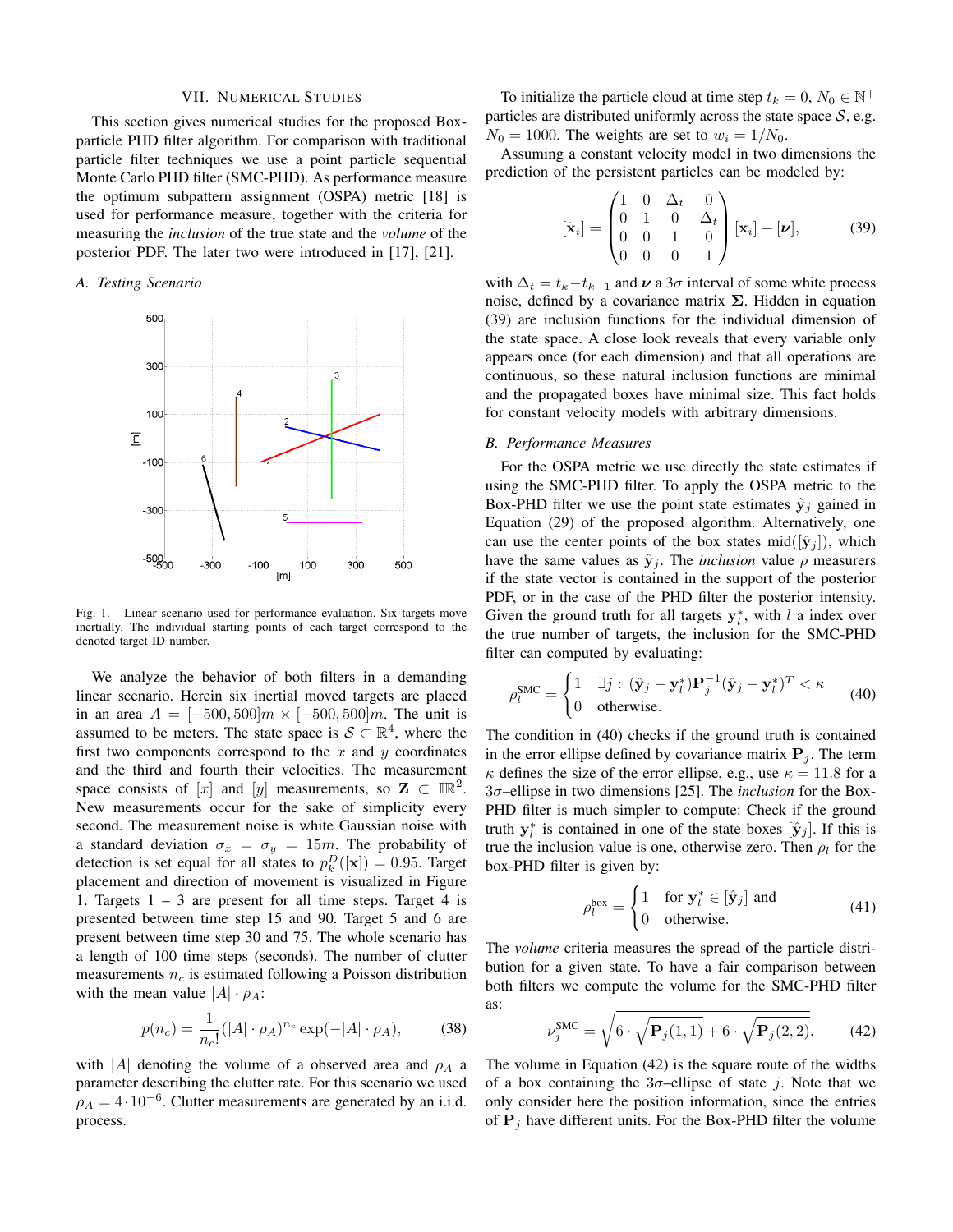is computed as the square root of the widths of the box states, giving:

$$
\nu_j^{\text{SMC}} = \sqrt{|[\hat{\mathbf{y}}_i](1)| + |[\hat{\mathbf{y}}_i](2)|}
$$
(43)

#### *C. Experiments*

*1) Accuracy Test:* In the first experiment we investigate the accuracy achieved with the Box-PHD filter in comparison with the SMC-PHD filter. To do so we will use the linear scenario described earlier. A visualization of the Box-PHD filter for the linear scenario can be seen in Figure 2. Figure 3 visualizes the mean OSPA values achieved with both filters on the given scenario. We can observe that the OSPA values are in general very low. This means that the SMC-PHD filter and the Box-PHD filter behave very good in this scenario. However, we can also observe that the Box-PHD filter has a little higher values than the SMC-PHD filter. The authors of [17] already noticed that point estimates gained from boxparticles can have a slight bias. Therefore they introduced two new measurements criteria *inclusion* and *volume*. The mean results for 1000 Monte Carlo trials and all targets are shown in Figures 4 and 5, respectively. It can be easily seen that the inclusion and volume values react to target appearance and target disappearance. In general we can say that the Box-PHD filter has a higher volume then the SMC-PHD filter. This can be seen as a drawback of the box-particle technique. However, a closer look on the inclusion values reveals that the higher volume leads to better values for the inclusion criteria. So we can state that the SMC-PHD filter converges to fast and therefore it can happen sometimes that the true target state is not in the support of any covariance matrix  $P_i$ . From an engineering point of view both filters reach similar results in this scenario. This fact can also be seen in Figure 6. Here, the estimated mean number of states is depicted. The curves of both filters are practically identical. Nevertheless, the number of particles needed for the Box-PHD filter is much smaller in comparison with the SMC-PHD filter, which yields in a better runtime.The mean speedup factor for the Box-PHD filter is 10.9. The number of particles used in this scenario where 1875 for the SMC-PHD filter and only 63 for the Box-PHD filter. This reduces the average computation time for one update step from 10.35 msec to 0.95 msec.

*2) Strong Bias:* In the next experiment we investigate the behavior of both filter when the sensor measurements have a strong bias, i.e., the bias is bigger then the white process noise of the sensor. Again we used the linear scenario, but we added to every measurement a bias of 30 for the  $x$ measurement and a bias of 10 for the  $y$  measurement. The volume of both filters does not change.The inclusion criteria on the other hand changes dramatically for the SMC-PHD filter the value drops to values around 0.5, c.f. Figure 7. This means that approximately 50% of the time the true target state is not within the posterior intensity of the filter. This indicates filter divergence, which is considered a *catastrophic* event in target tracking. The Box-PHD filter, on the other hand, reaches values similar to the first experiment without bias. These result lead to the conclusion that the box-particle filter



Fig. 2. Visualization of proposed Box-PHD filter. The green solid lines are the true target trajectories. The blue solid boxes correspond to a projection of the estimated box states into 2D. The box-particles are visualized as dashed black boxes, while red dotted boxes are the measurements.



Fig. 3. Mean OSPA values for 1000 Monte Carlo trials on linear scenario for both filters.

can outperform a traditional point particle filter in scenarios with strongly biased measurements.

#### VIII. CONCLUSION

In this paper we presented a novel technique for nonlinear multi-target tracking with a box-particle based filter, called the Box-PHD filter. The theoretical backbone of this is the random finite set theory, which can be used to derive the general intensity filter equations. For the implementation, however, methods from interval analysis are used additionally



Fig. 4. Mean inclusion values for 1000 Monte Carlo trials and all targets on linear scenario without biased measurements for both filters.